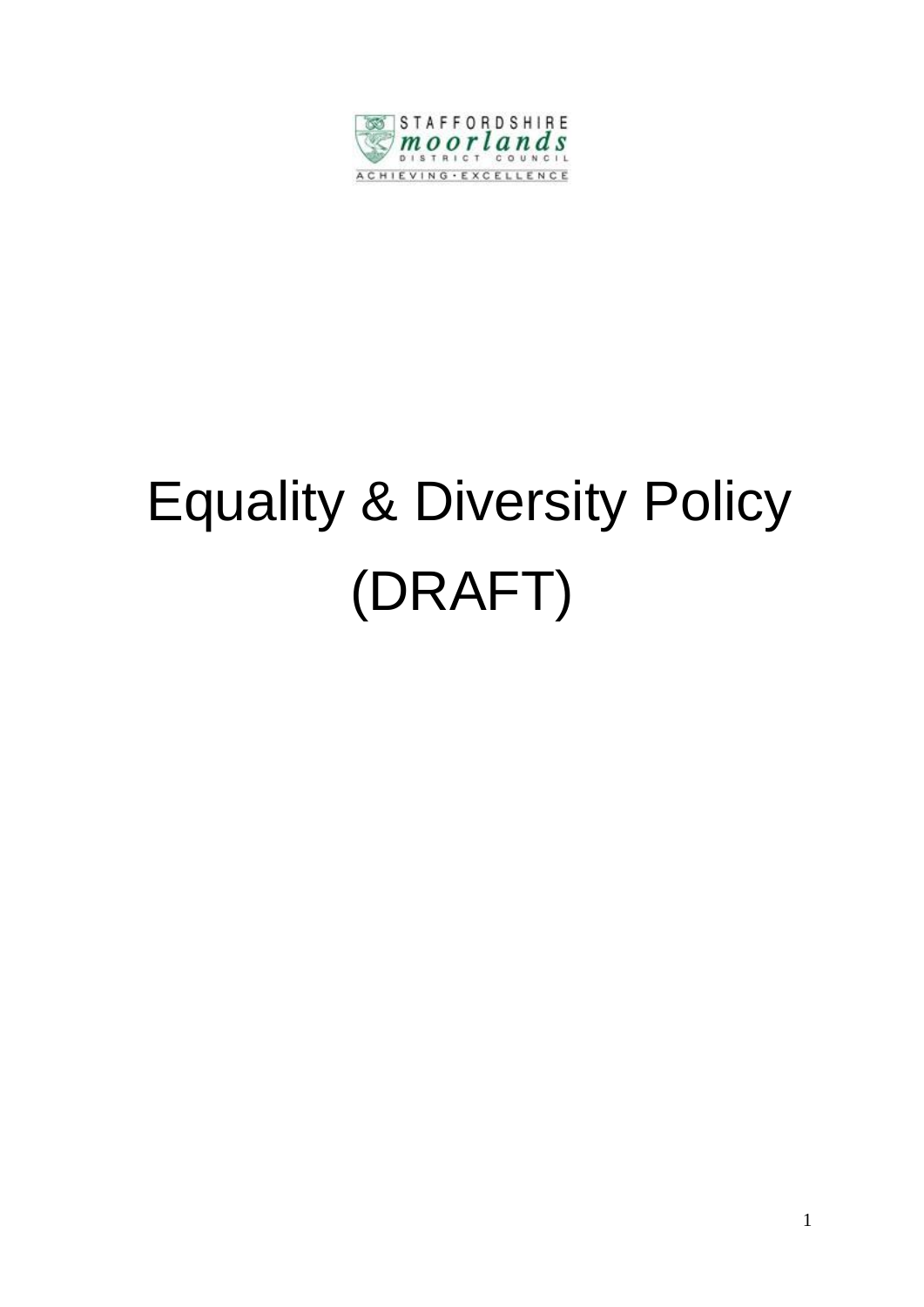## **Policy Statement**

 $\vert$ 

Staffordshire Moorlands District Council (SMDC) (the Council) is committed to fulfilling its duty under the Equality Act. To

- **Eliminate unlawful discrimination, harassment and victimisation and other conduct prohibited by the Act.**
- **Advance equality of opportunity between people who share a protected characteristic and those who do not.**
- **Foster good relations between people who share a protected characteristic and those who do not.**

## **1. Purpose and Scope**

- 1.1 The purpose of having this policy is to provide a coherent approach to tackling equality and diversity across all the protected equality characteristics (age, disability, gender, gender reassignment, marriage and civil partnerships, pregnancy and maternity, race, religion/belief and sexual orientation) It also aims to make equality and diversity integral to the way that the Council works in order to achieve:
	- A clearer understanding of the needs of the residents of the Staffordshire **Moorlands**
	- Better informed decision-making and policy development
	- Excellent quality services which meet varied needs
	- More effective targeting of policy and resources that will do the most to increase equality
	- Better outcomes and greater confidence in public services
	- A more effective use of talent in the workforce

### **2. Responsibilities**

- 2.1 The Chief Executive with senior management teams are responsible for providing leadership in the implementation of this policy and for ensuring that they and their staff understand and comply with their responsibilities under the Equality Act.
- 2.2 Councillors have overall responsibility for the direction and scrutiny of this policy and will ensure that principles of fairness and equality guide the decision making process.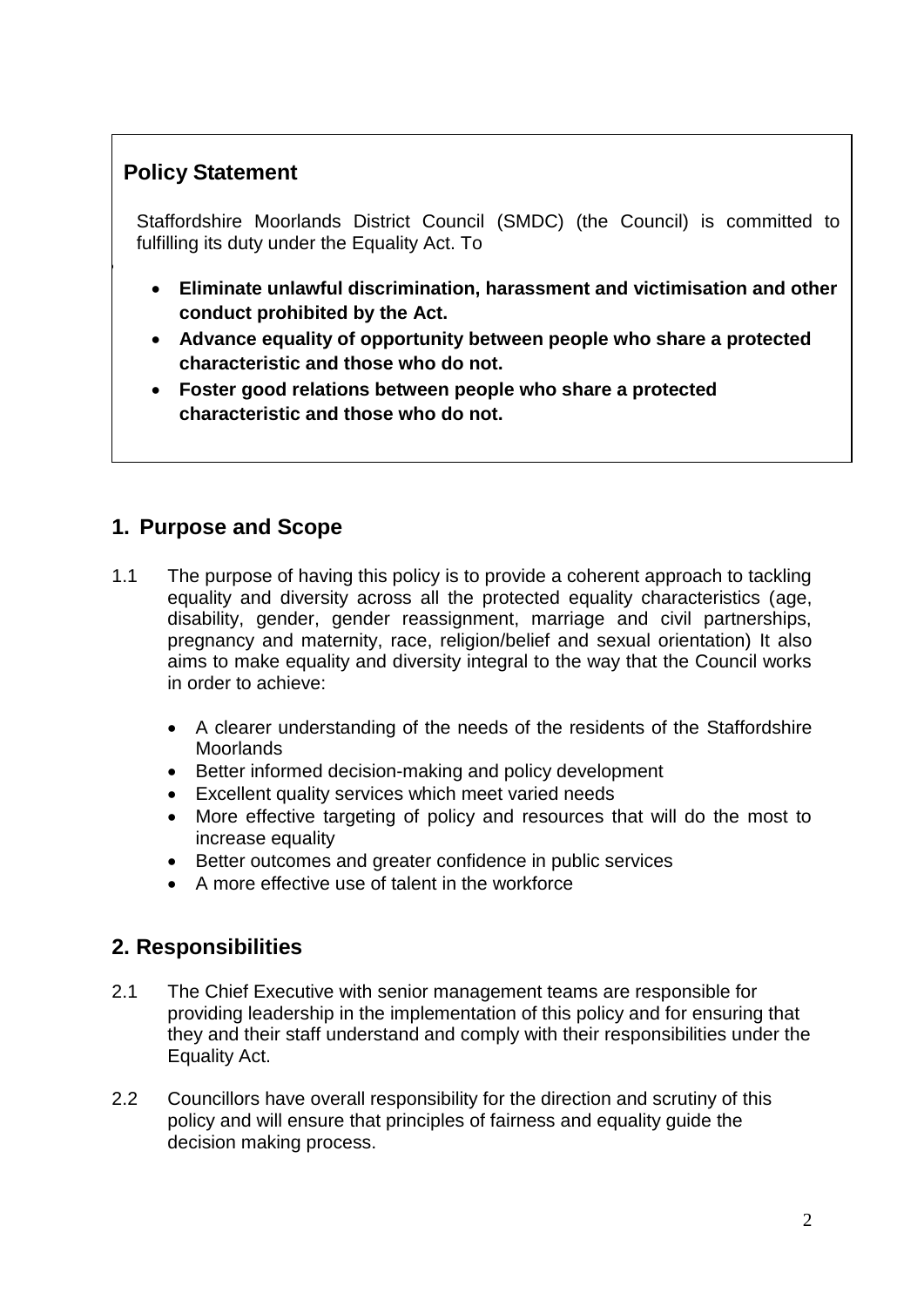### **3. Service Delivery**

- 3.1 The Council provides direct services, regulates, funds and commissions services. In all these roles and activities the Council is committed to fair and equitable access to services, whether they are provided directly by Council employees, in partnership with other agencies or indirectly through external contract, funding or commissioning arrangements. All service areas will take steps to ensure that Council functions and policies are carried out in a way that complies with statutory requirements and meets the needs of all local people as appropriately as possible.
- 3.2 The Council aims to ensure that all its functions and policies are carried out in a way that complies with statutory requirements by:
	- Ensuring equal access, fair treatment and appropriate provision to the whole community regardless of age, disability, gender, gender reassignment, marital or civil partnership status, pregnancy or maternity status, race, religion, nationality, social background or sexual orientation;
	- Providing services that are designed to meet a wide range of different needs in the community;
	- Providing appropriate services, adapting them, where reasonable, to meet the needs of the whole community promoting equal access to services, including producing clear information about how to access our services (for example in large print);
	- Providing and publicise clear information on how customers can complain or comment about the services they have received and respond efficiently to complaints;
	- Ensuring that wherever practicable, all services and buildings are accessible to everyone;
	- Carrying out consultation and undertaking formal impact assessment when necessary to ascertain whether current service provision and any proposed changes are consistent with legal obligations.

## **4. Training**

4.1 Equipping Councillors, managers and Council employees with the knowledge and skills is essential.

Training will be focused at a range of levels including:

• Training at an appropriate level for all employees on equality and diversity: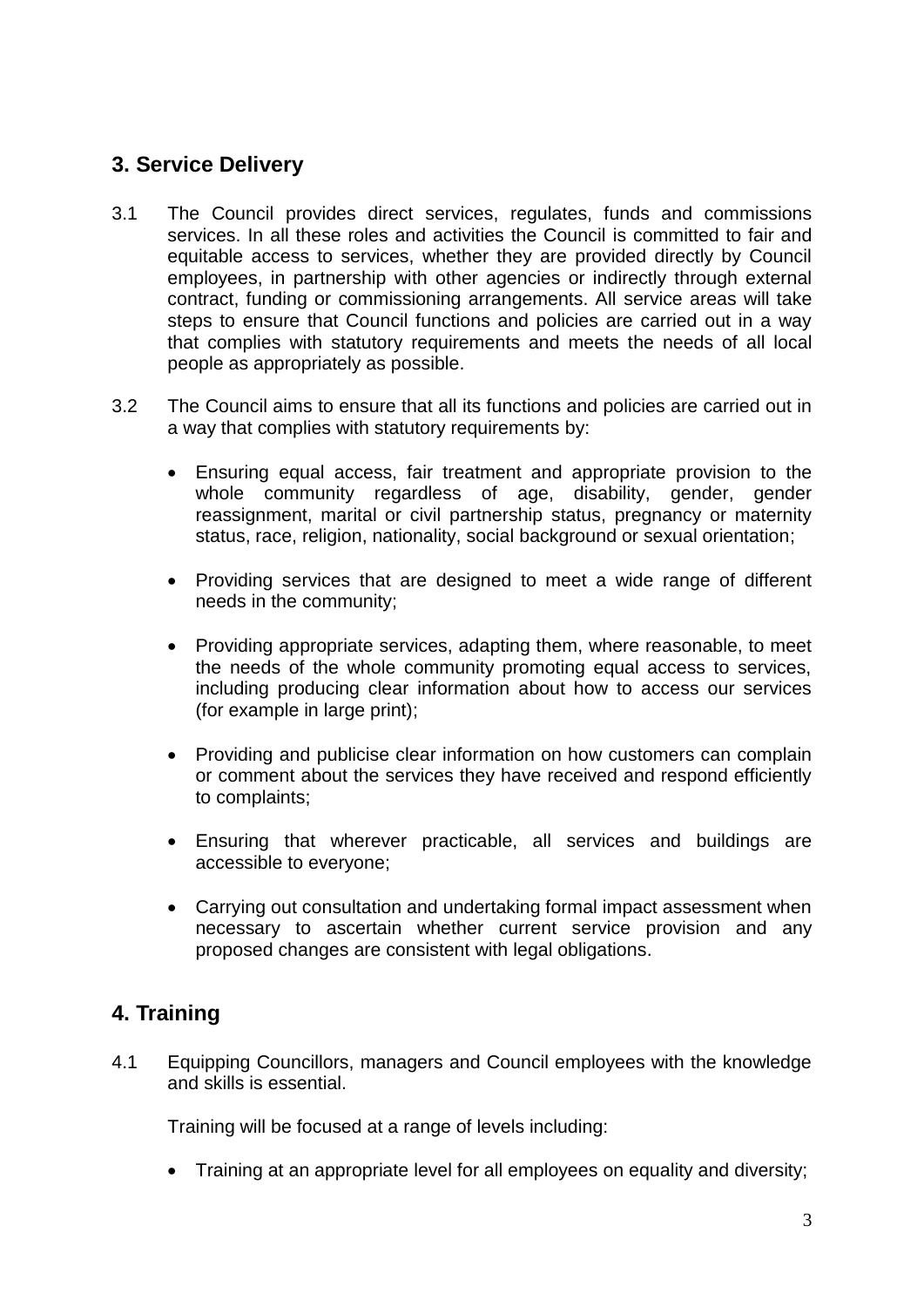- General awareness as part of the induction programme for all new employees and councillors.
- Refresher training when appropriate.

#### **5. The Council as an Employer**

- 5.1 The Council is a major employer in the District. As an employer the Council aims to:
	- Develop, review and promote policies and practices that ensure equality of opportunity and eliminate discrimination for our workforce in all areas of employment, including recruitment, retention, learning and development, and
	- Reflect the diverse nature of the District within the Council's workforce.

#### **6. Working with Partners**

- 6.1 The Council works closely with many different groups of people in the community on numerous issues and will take a leading role to drive equality and diversity forward across the District.
- 6.2 Key partners include community and voluntary groups. These provide an excellent way of communicating, consulting and designing services with the people of the area as well as acting a monitoring forum on how the Council is delivering.

#### **7. Procurement and contract management**

7.1 The Council will take into account in its tender evaluation and contracting processes a potential contractor's approach to equalities in terms of its employment practices and service delivery. It will do this by asking potential contractors relevant questions and include appropriate provisions in its contract documents relating to these matters.

#### **8. The Council's Action Plan**

- 8.1 The Council has published its equality and diversity objectives which will set out specific actions which the Council will undertake, including timeframes, to promote its equality objectives. This will be updated when required.
- 8.2 The Council's equality and diversity objectives will be audited periodically to ensure delivery of those objectives and the results published on the Council's website.